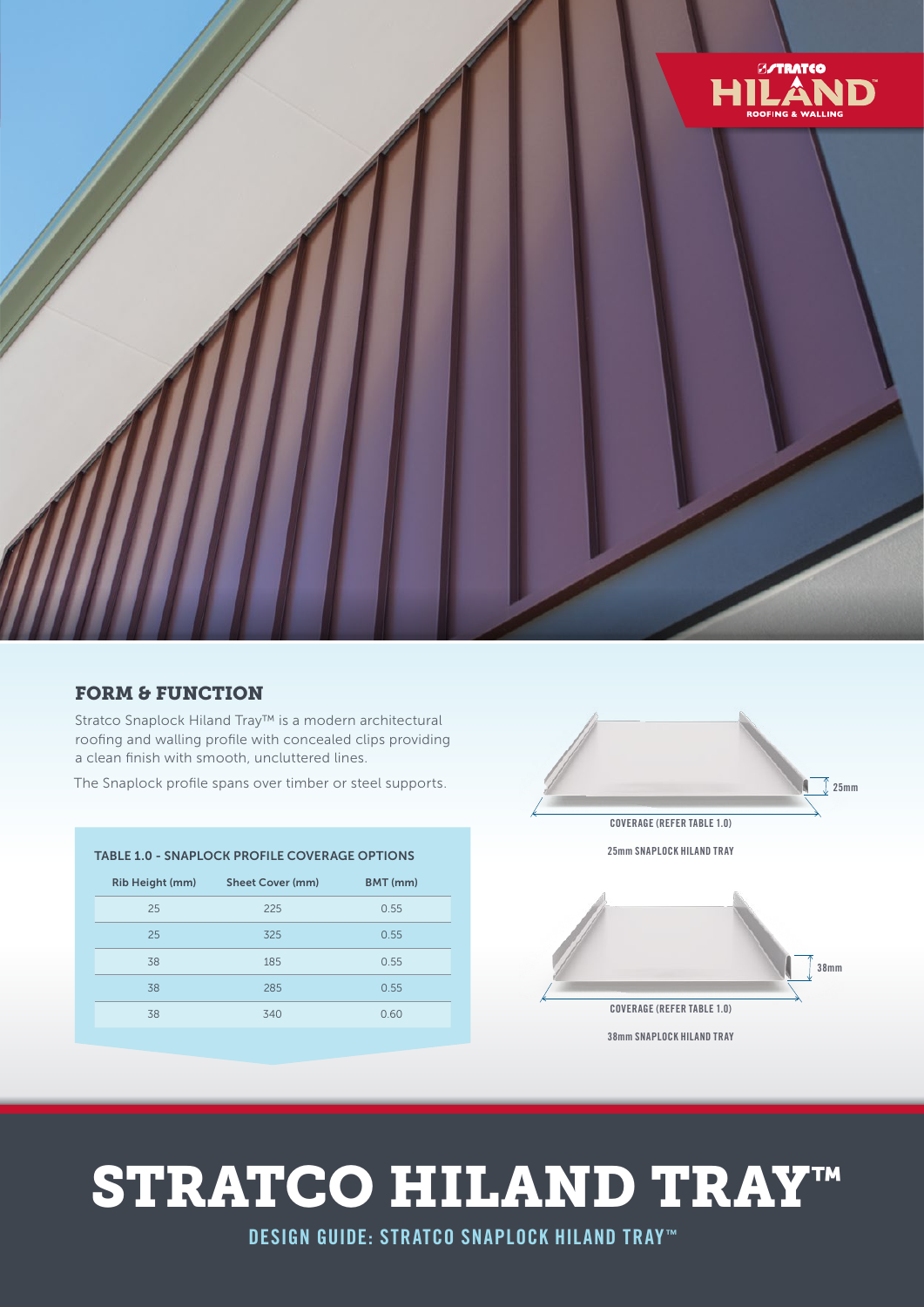# STRATCO HILAND TRAY™

#### DESIGN CONSIDERATIONS

The minimum recommended roof pitch for Stratco Snaplock Hiland Tray is 2°. Care needs to be taken to ensure the minimum roof pitch is maintained to avoid ponding of rainwater.

Snaplock Hiland Tray is available in a number of sheet covers and two available rib heights. Spans, fastener allocation and roof runs specified in this document are suitable for profiles listed in Table 1.0.

Roofing is designed to withstand actions incidental to maintenance. Hiland Tray roofing is to be walked-on as little as possible.

Spans and fastener allocation have been specified for loading imposed from non-cyclonic domestic wind classifications N1, N2 & N3.

Stratco does not accept liability for any loss or damage suffered as a result of any errors in the interpretation of these span tables.

#### MATERIAL SPECIFICATIONS

| TABLE 2.0                          |                                          |                 |             |                           |                  |        |
|------------------------------------|------------------------------------------|-----------------|-------------|---------------------------|------------------|--------|
| <b>Material</b>                    | 0.55mm BMT<br>Girth 300mm<br>Girth 400mm |                 |             | 0.60mm BMT<br>Girth 455mm |                  |        |
| <b>Properties</b>                  | 7 <sub>n</sub> Al                        | Colour          | 7nAI        | Colour                    | 7 <sub>nAl</sub> | Colour |
| Min. 'AZ' Coating<br>Mass $(q/m2)$ | 150                                      |                 | 150         |                           | 150              |        |
| Mass<br>(kg/linear metre)          | 1.35                                     | 1.36            | 1.80        | 1.82                      | 2.22             | 2.25   |
| Min Yield<br>Strength (MPa)        | 300                                      |                 | 300         |                           | 300              |        |
| Width<br>Coverage (mm)             |                                          | 185/225 185/225 |             | 285/325 285/325           | 340              | 340    |
| <b>Sheet Tolerance (mm)</b>        | $+7+4$                                   |                 | $+7+4$      |                           | $+7 +4$          |        |
| Min. Roof Pitch                    | $2^{\circ}$                              |                 | $2^{\circ}$ |                           | $2^{\circ}$      |        |

Light gauge steel cladding with wide pans may exhibit oil canning which can affect the aesthetics of the building design. Oil canning will vary depending on the time of day and angle of viewing and will likely be more noticeable in darker colours. Oil canning will also be more prevalent in wider pans and longer sheet runs. Building designers and homeowners should be aware of this and take this into consideration.

#### TABLE 3.0 - WIND CAPACITIES (kpa)

|                  |                     | SPAN (mm) |      |      |      |      |
|------------------|---------------------|-----------|------|------|------|------|
| <b>Span Type</b> | <b>Limit State</b>  | 600       | 900  | 1200 | 1500 | 1800 |
| Continuous       | Serviceability 1.24 |           | 1.15 | 1.06 | 0.97 | 0.88 |
|                  | Strength            | 4.20      | 264  | 1.58 | 1.02 | O 95 |

*The values in the above tables are for use with steel supports of minimum thickness 0.55mm BMT, G550, or timber supports with screws as per fastener selection table. Continuous spans represent spans which are continuous over at least three supports.*

## WATER CARRYING CAPACITY

#### TABLE 4.0 - MAXIMUM ROOF RUN FOR DRAINAGE (m)

| Roof         |     |     | PEAK RAINFALL INTENSITY (mm) |     |     |     |  |
|--------------|-----|-----|------------------------------|-----|-----|-----|--|
| <b>Pitch</b> | 150 | 200 | 250                          | 300 | 350 | 400 |  |
| $2^{\circ}$  | 38  | 29  | 23                           | 19  | 16  | 14  |  |
| $5^\circ$    | 54  | 51  | 33                           | 27  | 23  | 20  |  |
| $10^{\circ}$ | 74  | 55  | 44                           | 37  | 32  | 28  |  |
| $15^{\circ}$ | 89  | 67  | 53                           | 44  | 38  | 33  |  |

*The peak rainfall intensities shown represent a 100 year average recurrence interval (ARI) for a five minute rainfall duration*.

lf roof penetrations exist, the actual roof run will typically be larger than the distance<br>from ridge to eaves due to penetration/s interfering with the runoff. Contact Stratco<br>if further advice is required.

### SPANS

Pressures and spans are based on an eaves height not exceeding 6.0m, a roof pitch no greater than 35° and a total roof height of maximum 8.5m.

Roofing calculations are based on Cpe=-0.9 and Cpi=0.2, walling is based on Cp,e=-0.65 and Cp,i=0.2. A local pressure factor, Kl=2.0 has been used for end spans which exist within 1200mm of all roofing and walling edges.

A local pressure factor, Kl=1.0 has been used for internal spans which exist outside of the edge zones. Be aware if an internal span occurs within 1200mm of any edge, the maximum allowable span specified for end spans will apply.

Additional engineering advice can be obtained from Stratco if any design parameters vary from those indicated above.

Stratco Snaplock Hiland Tray is limited to lengths of 15m.

### **COMPLIANCE**

Testing has been performed in accordance with AS1562.1-1992 and  $AS4040.0$ , 1 & 2-1992. Roofing and walling allowable spans and fastener allocation have been determined based on relevant pressures determined in accordance with AS4055, Wind Loads for Housing.

| TABLE 5.0 - SPANS (mm) |                  | <b>WIND CLASSIFICATION</b> |                |                |  |
|------------------------|------------------|----------------------------|----------------|----------------|--|
| Application            | <b>Span Type</b> | N1                         | N <sub>2</sub> | N <sub>3</sub> |  |
| Roofing                | End              | 1200                       | 1100           | 850            |  |
|                        | Internal         | 1500                       | 1500           | 1200           |  |
|                        | Overhang         | 50                         | 50             | 50             |  |
| <b>Walling</b>         | End              | 1600                       | 1300           | 1050           |  |
|                        | Internal         | 1800                       | 1800           | 1400           |  |
|                        | Overhang         | 100                        | 100            | 100            |  |

*Spans are determined by wind speeds for non-cyclonic areas.*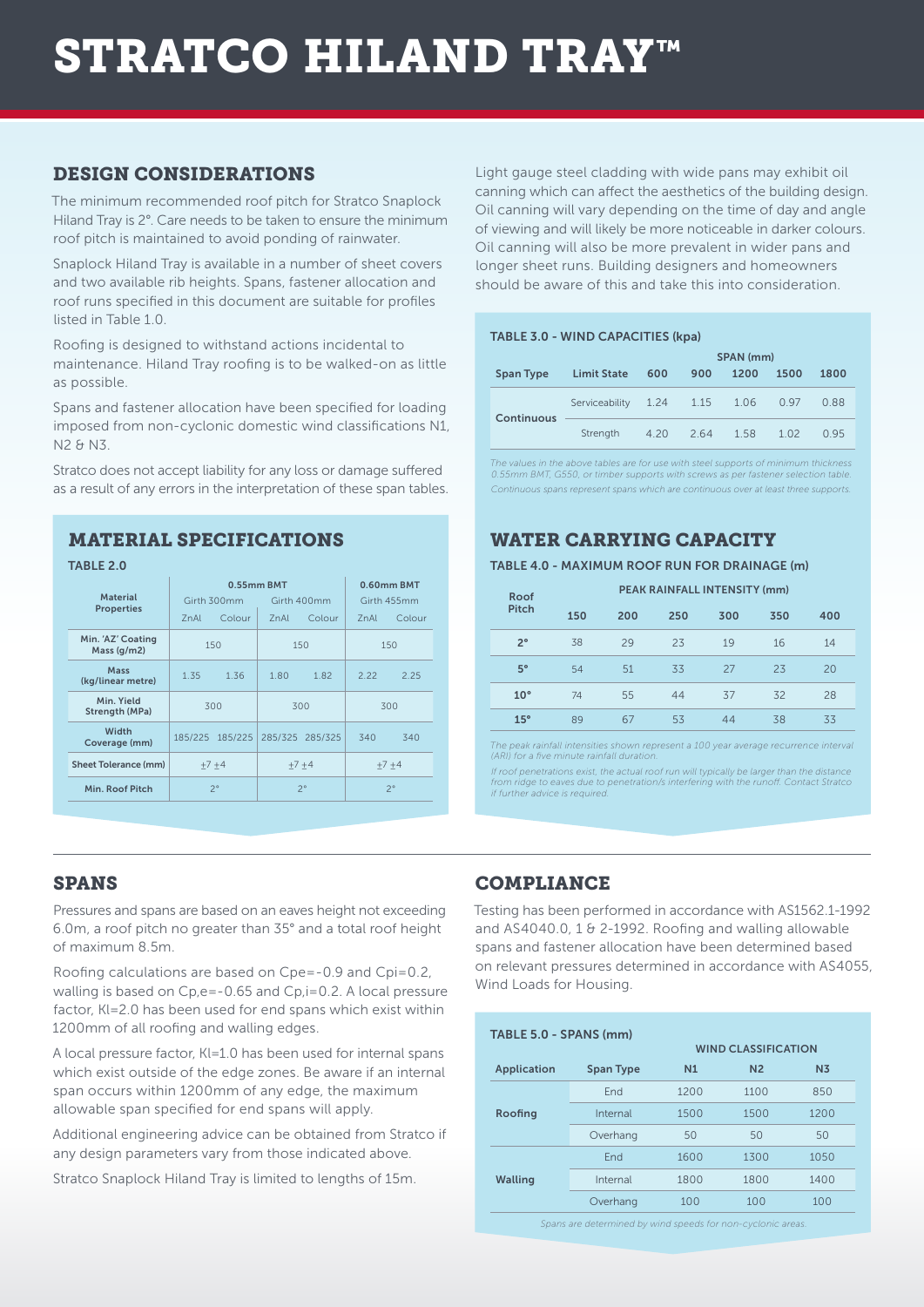#### FIXING RECOMMENDATIONS

It is recommended pans are turned up at the ridge and down into gutters, particularly at low pitches. Roofing should have a 50mm overhang into gutters and be laid with the overlapping rib facing away from the prevailing wind.

At each supporting member Snaplock clips are secured with two fasteners per clip. Refer Table 6.0 for fastener specifications.

Runs of cladding will require Stratco Hiland Tray 'Starter' pieces to provide an underlapping detail for the intitial lap.

To lap sheets, press down on the lap over a support until the sheets fully engage, continue working along the length of the sheet until the full length is secured.

Hiland Tray sheeting is not suitable for end lapping.

When fixing over insulation a roof spacer system is recommended. If not used, the screw length may need to be increased with a minimum of three screw threads protruding past steel supports or minimum 23mm embedment into timber supports required.

Oil canning of Snaplock Hiland Tray can be reduced by adding a product such as Proctor GEO HC9 laid over ProctorWrap Vapour Permeable Foil. This will help to allow any condensation to pass through and dry out.

| <b>TABLE 6.0 - FASTENER SELECTION</b>                                                                                    |                                             |  |  |  |
|--------------------------------------------------------------------------------------------------------------------------|---------------------------------------------|--|--|--|
| <b>SUPPORT</b>                                                                                                           | <b>FASTENER</b>                             |  |  |  |
| Min. 0.55mm BMT G550<br>steel batten                                                                                     | 10g-15x16mm needle point<br>flat head screw |  |  |  |
| Min. 1.0mm BMT G300<br>steel support                                                                                     | 10g-16x16 wafer head<br>self-drilling screw |  |  |  |
| Timber (minimum F7 softwood)                                                                                             | 10g-12x25 type 17<br>wafer head screw       |  |  |  |
| Snaplock clips shall be secured via two screws per clip per support<br>with all screws having a minimum Class 3 coating. |                                             |  |  |  |



FIGURE 1.0: SNAPLOCK HILAND TRAY FIXING DETAILS

#### WALKING ON HILAND TRAY

Stratco recommend any foot traffic is kept to supports for safety and to avoid damage. Do not walk on sheet overhangs. Do not walk on Hiland Tray roofing between battens. When walking on roofs wear flat, rubber soled shoes and walk flat footed spreading your weight evenly.

#### MAINTENANCE REQUIREMENTS

The performance of Hiland Tray roofing and walling over time depends on its correct application and maintenance. Maintenance should be performed as often as is required to remove any dirt, salt and pollutants.

Where Hiland Tray cladding is used in severely corrosive environments, cleaning should be performed more often. It is important that screws have the same life expectancy as the Hiland Tray cladding you have specified. Packs of Hiland sheeting should always be kept dry and stored above ground level on site. If the sheets have become wet, they should be separated, wiped and placed in the open to dry.

Refer to the Stratco 'Selection, Use and Maintenance' brochure for more detailed information about the correct use and maintenance of this product.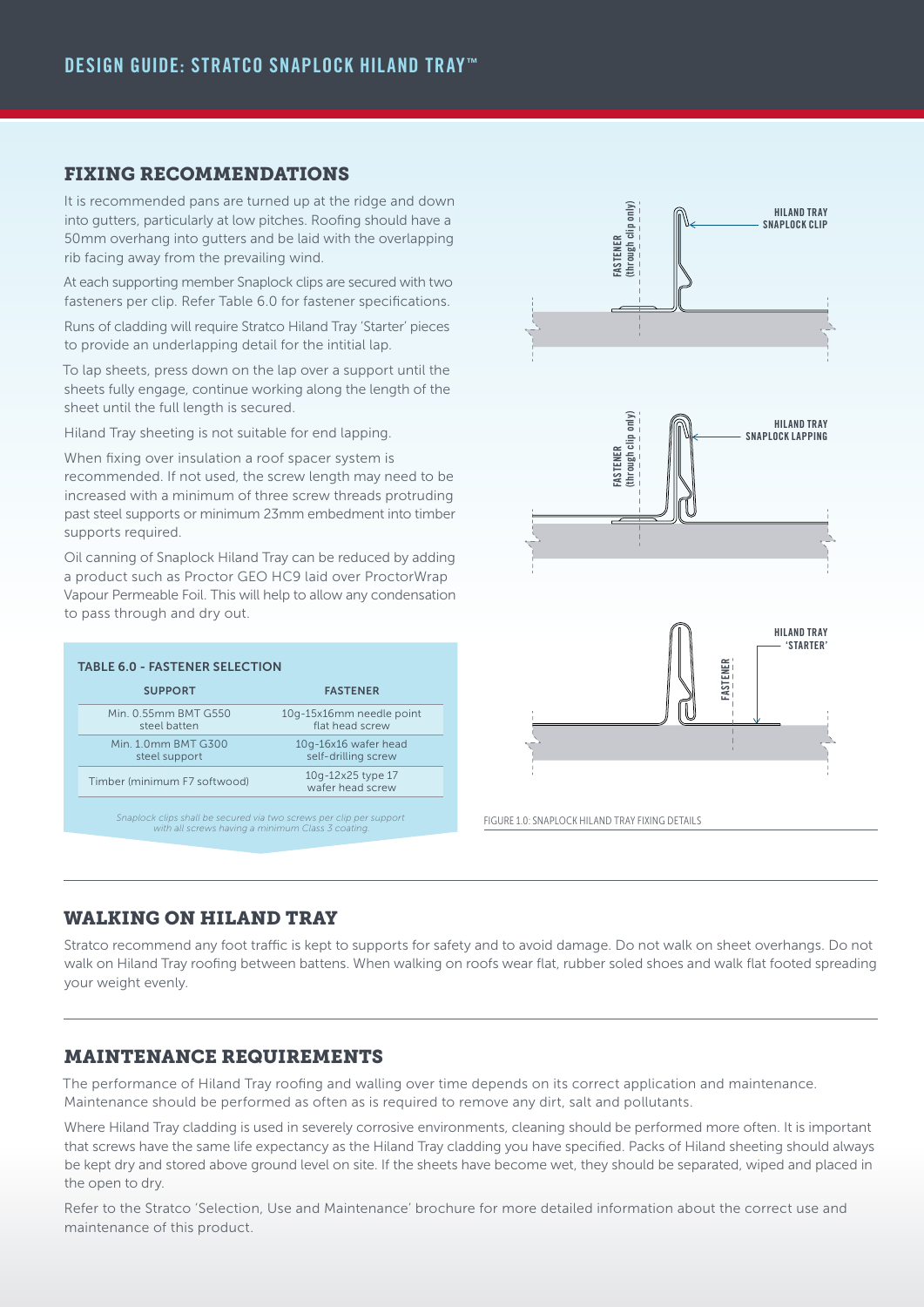

#### HILAND TRAY FLASHINGS

Flashing details are indicative. Flashings must be detailed & dimensioned by the installer for each specific job.



FIGURE 2.0: BARGE FLASHING DETAIL (PARALLEL TO HILAND TRAY)



FIGURE 3.0: BARGE FLASHING DETAIL (PERPENDICULAR TO HILAND TRAY)

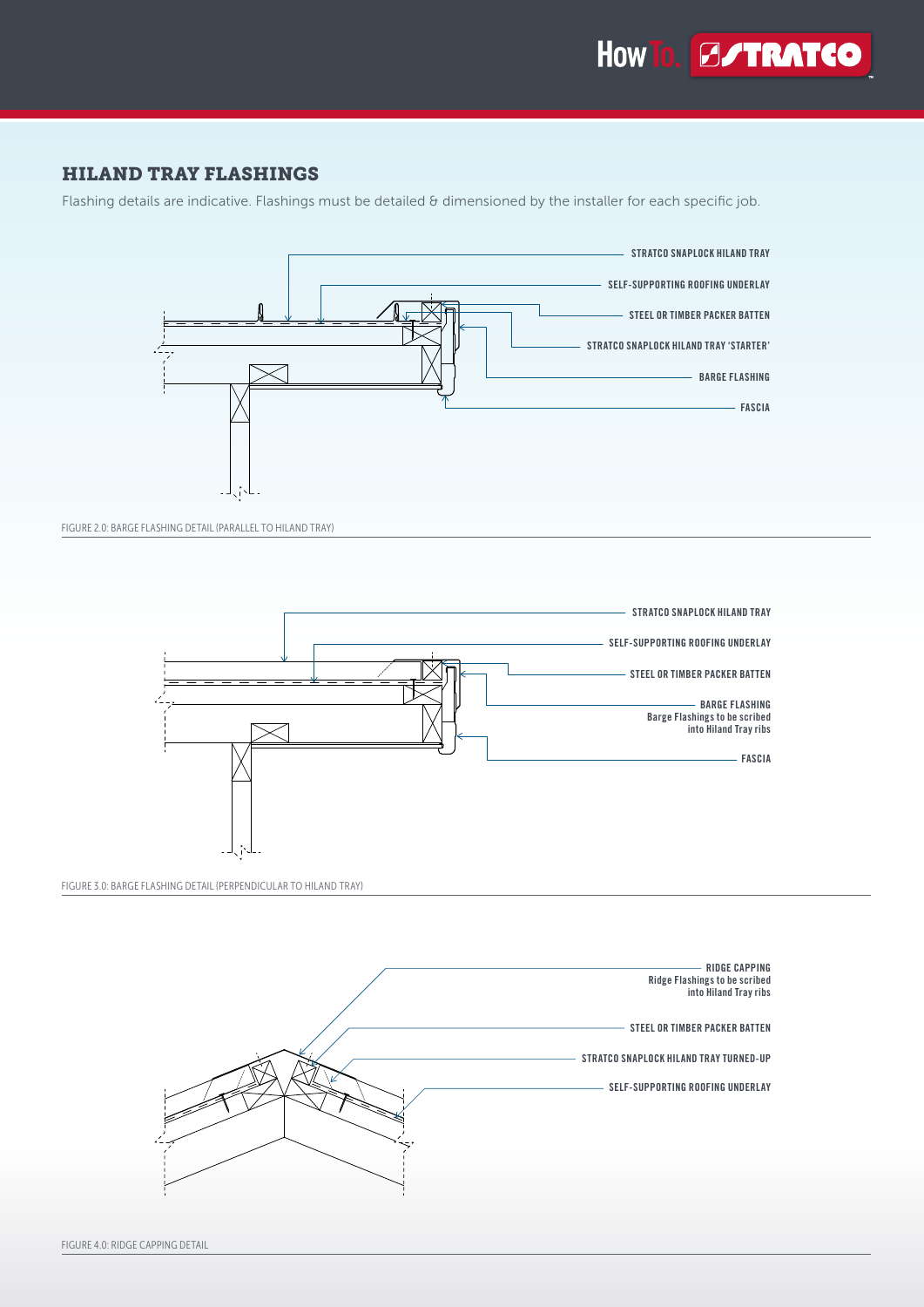

#### HILAND TRAY FLASHINGS

Flashing details are indicative. Flashings must be detailed  $\theta$  dimensioned by the installer for each specific job.



FIGURE 5.0: VALLEY FLASHING DETAIL



FIGURE 6.0: INTERNAL CORNER WALL FLASHING DETAIL (PLAN VIEW)